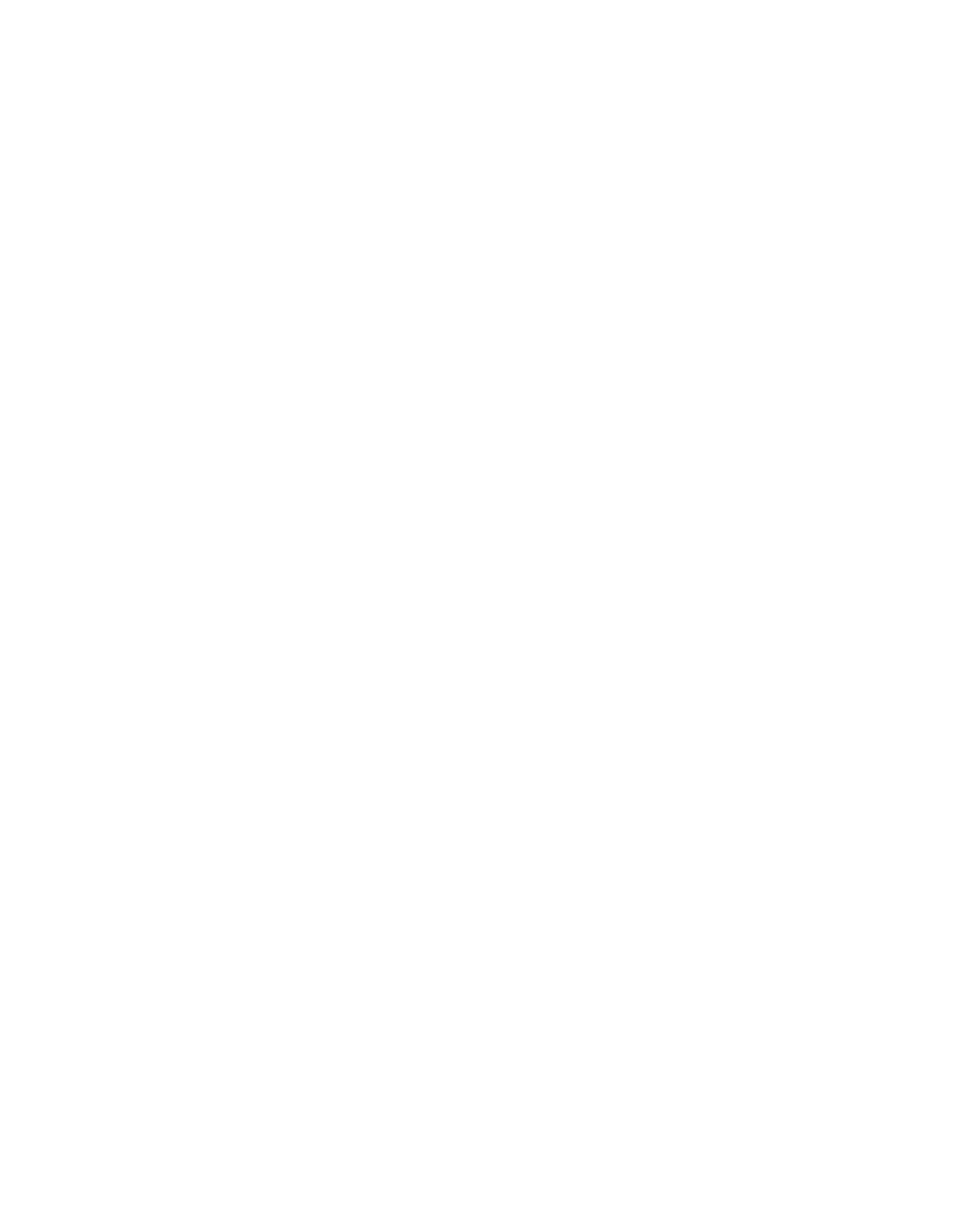Dear NCHRP 6-16 Survey Respondent,

Levelton Engineering Ltd., under the AASHTO-sponsored National Cooperative Highway Research Program (NCHRP), is conducting Project 6-16, "Guidelines for the Selection of Snow and Ice Control Materials to Mitigate Environmental Impacts." The objectives of this research is to develop guidelines for selection of snow and ice control materials based on their constituents, performance, environmental impacts, cost and site specific conditions.

Every year, considerable quantities of snow and ice control products are applied to highways, and agencies have questioned the relative impacts on the environment and infrastructure of these products. Additionally, new product formulations are continually being developed. There is therefore a need for rational decision-making guidelines to assist DOT maintenance managers in selecting the most appropriate snow and ice control materials for the conditions that exist in their jurisdictions.

An important component of this study is a survey questionnaire to assess current practices, environmental concerns, corrosion concerns, product selection processes and products available for use. Additionally, if there are recent reports or studies in progress that may be relevant, we would appreciate receiving copies so we can fully assess the topic.

The survey questionnaire addresses many aspects of snow and ice control practices, and it may be appropriate for different individuals within an organization to complete the various parts. If so, please ensure each respondent is identified, and that the completed survey is returned as a single response.

We realize that you receive many inquiries like this that take up a lot of your time. We therefore sincerely appreciate your efforts in sharing your experience and information with us. A copy of the tabulated results will be sent to you when the data has been compiled.

PLEASE RETURN THE COMPLETED SURVEY BY FAX or EMAIL BY: September 15, 2003

Return to: Mr. Brent T. Mussato Levelton Engineering Ltd. 150-12791 Clarke Place Richmond BC, V6V 2H9 Phone: (604) 207-5123 Fax: (604) 278-1042 Email: <mailto:NCHRP6-16@levelton.com>

**Sincerely** 

LEVELTON ENGINEERING LTD.

Brent T. Mussato Principal Investigator NCHRP Project 6-16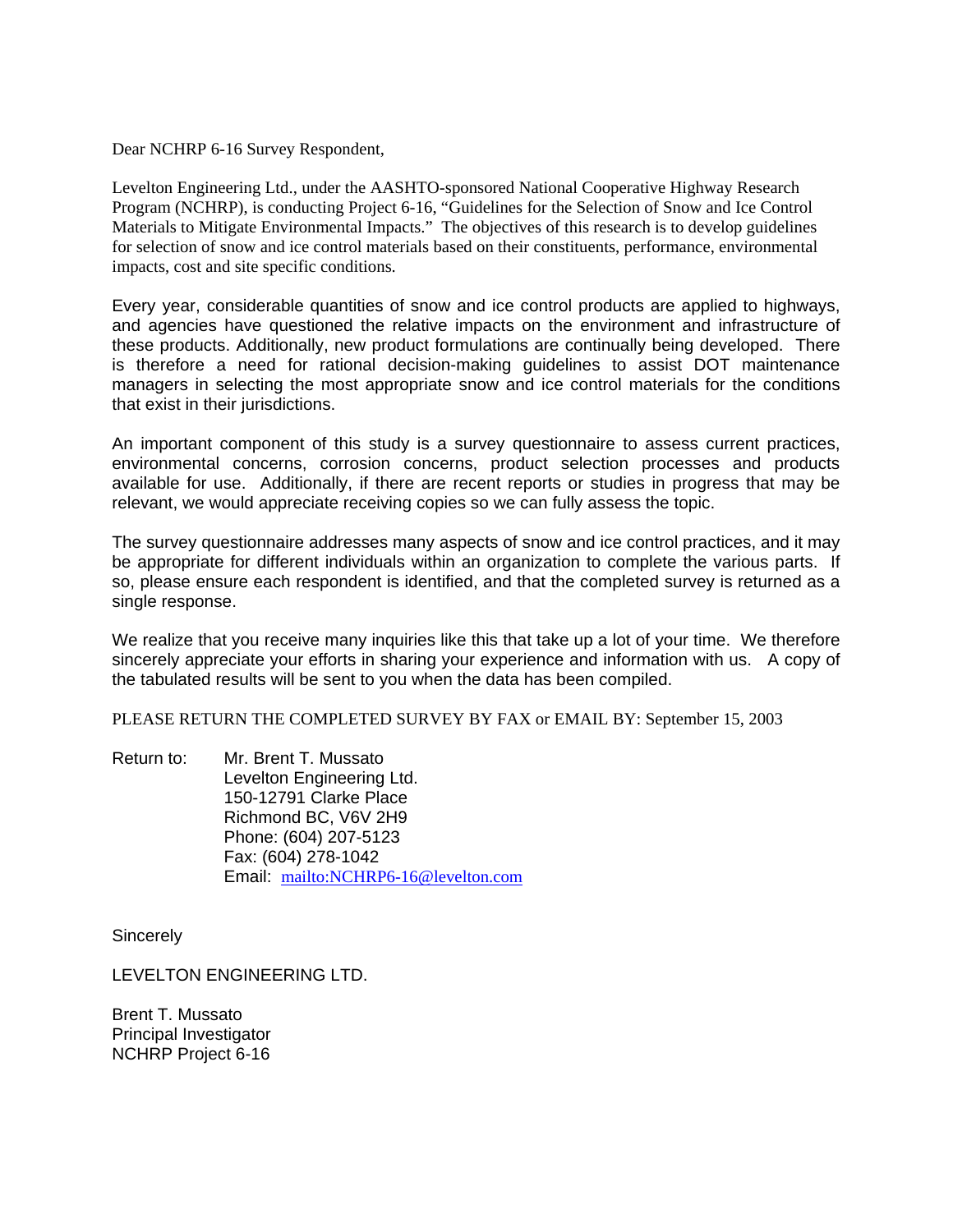Please complete the survey questions in the spaces provided. In most cases, "yes" or "no" answers or numerical rankings are sufficient, however some fields required text entries. If required, additional space is provided in a comments section in PART 7. The survey is organized as follows:

**PART 1 - AGENCY INFORMATION PART 2 - AGENCY PRACTICES PART 3 - ENVIRONMENTAL IMPACT DATA PART 4 - CORROSION IMPACT DATA PART 5 - PRODUCT SELECTION PROCESS PART 6 - OTHER INFORMATION PART 7 - MANUFACTURER AND VENDOR DATA**

**Completed Surveys can be returned via email or fax to:**

Brent T. Mussato Phone: (604) 207-5123 Levelton Engineering Ltd **Fax: (604) 278-1042** Richmond BC, V6V 2H9

150-12791 Clarke Place **Email: nchrp616@levelton.com**

#### **PART 1 - AGENCY INFORMATION**

| 1.1 - Organization Information: |  |
|---------------------------------|--|
| <b>Name</b>                     |  |
| Agency/Company                  |  |
| <b>Title</b>                    |  |
| <b>Street Address</b>           |  |
| City                            |  |
| <b>State or Province</b>        |  |
| <b>Zip or Postal Code</b>       |  |
| <b>Country</b>                  |  |
| Phone                           |  |
| Fax                             |  |
| Email                           |  |

| 1.2 - Which describes your organization:                              | Y/N | <b>Please Complete:</b> |
|-----------------------------------------------------------------------|-----|-------------------------|
| User of Snow and Ice Control Materials                                |     | Parts 1 to 6            |
| <b>Producer or Vendor of Snow and Ice Control</b><br><b>Materials</b> |     | Part 7                  |

| 1.3 - Would it be acceptable if a research team member contacts | Y/N |
|-----------------------------------------------------------------|-----|
| you to clarify answers or request additional information?       |     |

**Figure A-1 – Agency Survey: Part 1 Agency Information**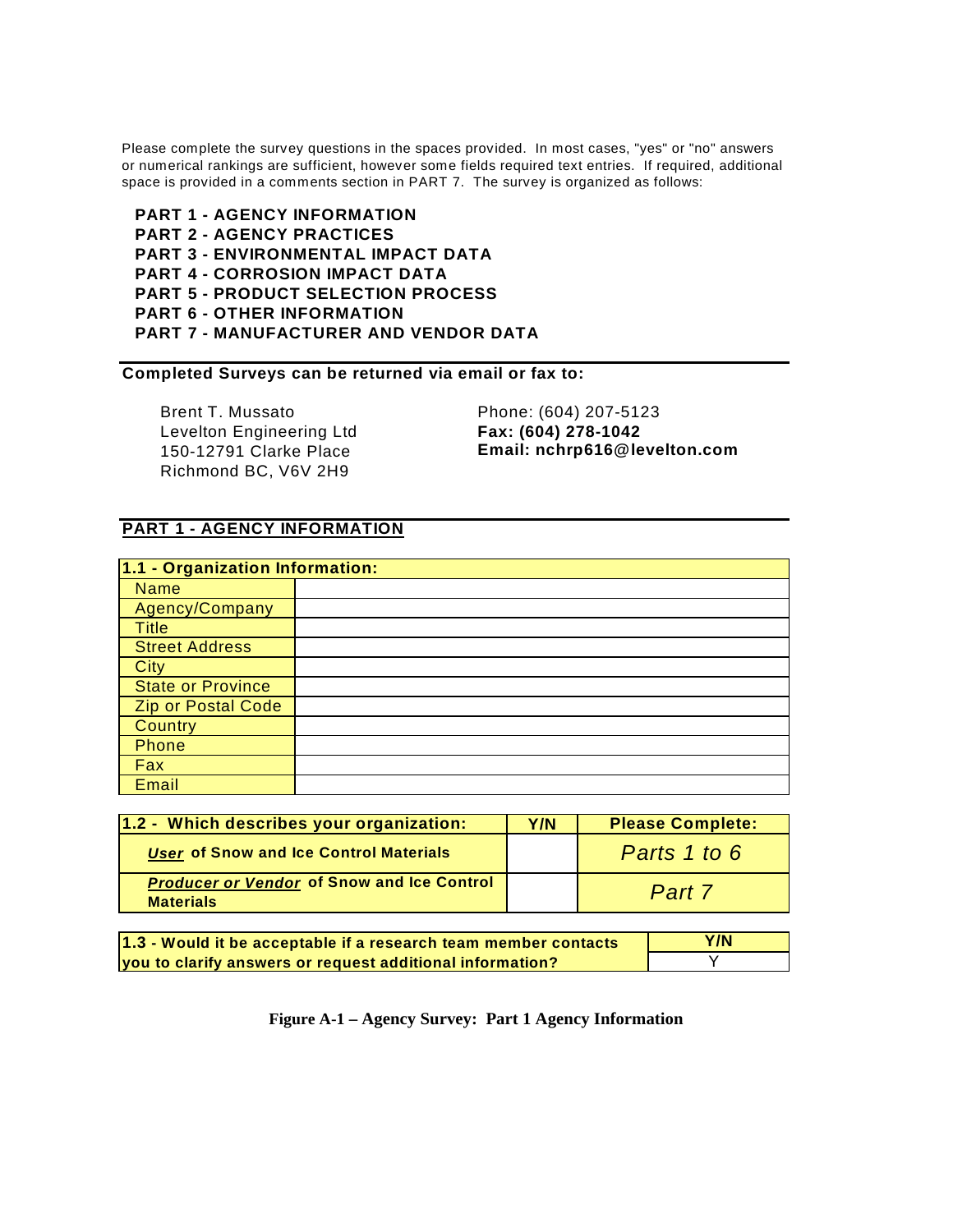### **PART 2- AGENCY PRACTICES**

| 2.1 - Specify the size of your | <b>Lane Miles</b> |
|--------------------------------|-------------------|
| Imaintenance area:             | Lane km           |

**Should the following table not address your practices, or should you wish to include additional information, please use the comments section below (Table 2.4).**

| 2.2 - Materials Used                 | <b>Brand and</b><br><b>Vendor</b> | <b>Corrosion</b><br>Inhibitor (Y/N) | <b>Approx. Annual</b><br><b>Tons Used</b> | Rank* |
|--------------------------------------|-----------------------------------|-------------------------------------|-------------------------------------------|-------|
| Sand                                 |                                   |                                     |                                           |       |
| Salt (NaCl), Solid                   |                                   |                                     |                                           |       |
| Salt (NaCl), Brine                   |                                   |                                     |                                           |       |
| <b>CMA</b>                           |                                   |                                     |                                           |       |
| <b>Calcium Chloride</b><br>(CaCl2)   |                                   |                                     |                                           |       |
| <b>Magnesium Chloride</b><br>(MgCl2) |                                   |                                     |                                           |       |
| <b>Potassium Acetate</b><br>(KA)     |                                   |                                     |                                           |       |
| OTHER (specify):                     |                                   |                                     |                                           |       |
| <b>OTHER</b> (specify):              |                                   |                                     |                                           |       |

*\*Rank utilized products according to preferred usage: "1" = primary, "2" = secondary, etc.* 

| 2.3 - Product Storage Details - complete using "Y" or "N" answers. |         |                              |        |                 |                       |
|--------------------------------------------------------------------|---------|------------------------------|--------|-----------------|-----------------------|
| <b>Material Type</b>                                               | Outdoor | Outdoor<br>Uncovered Covered | Indoor | Impermeable Pad | <b>Runoff Control</b> |
| <b>Abrasives</b>                                                   |         |                              |        |                 |                       |
| Solid Chemicals                                                    |         |                              |        |                 |                       |
| <b>Liquid Chemicals</b>                                            |         |                              |        |                 |                       |

**2.4 - Comments on Snow and Ice Control Practices:**

**Figure A-2 – Agency Survey: Part 2 Agency Practices**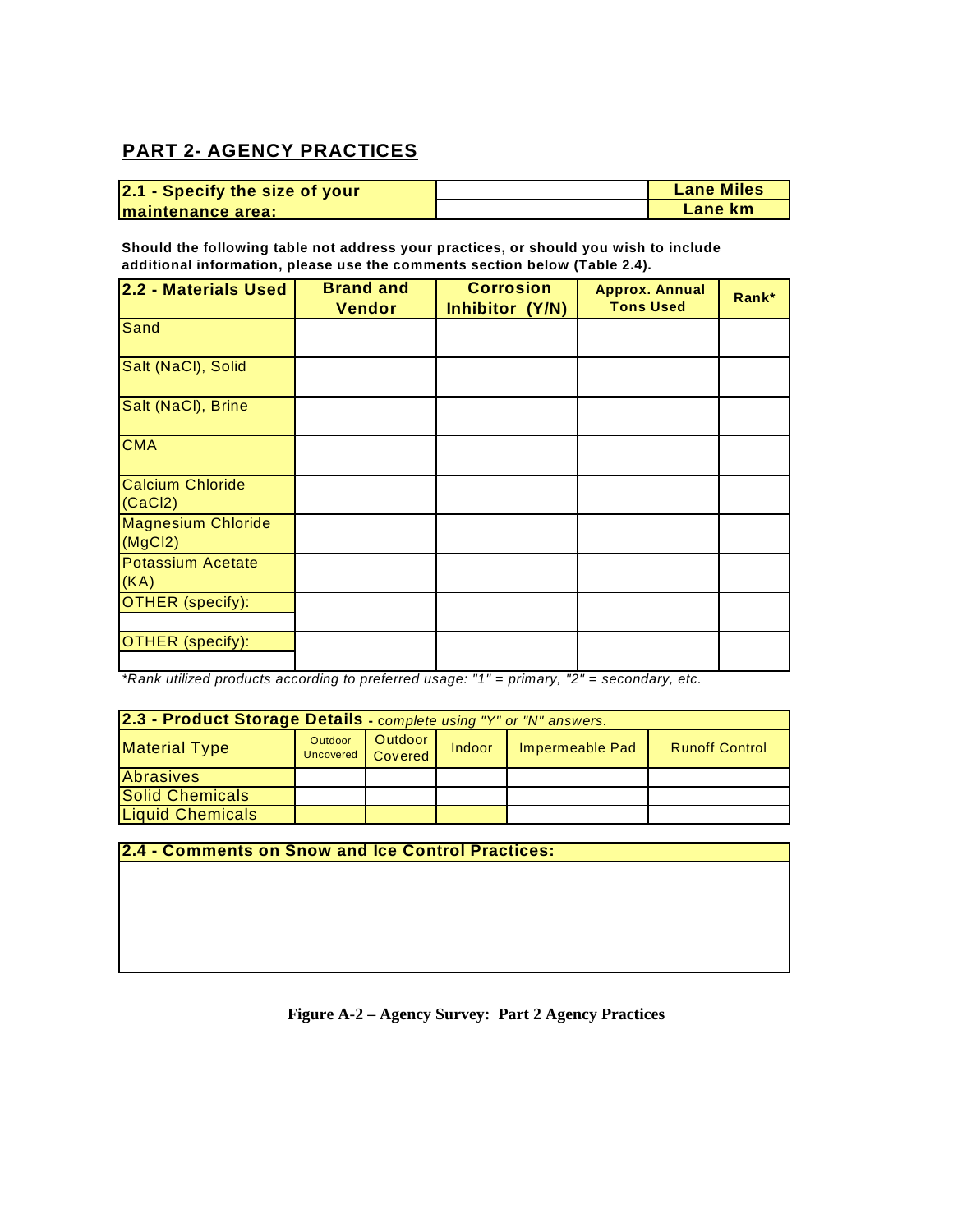# **PART 3 - ENVIRONMENTAL IMPACT DATA**

| 3.1-ENVIRONMENTAL<br><b>CONCERN</b> | Assign %<br>Weight of<br>Importance | Are application<br>efforts modified for<br>these areas $(Y/N)$ | Are studies in<br>progress or being<br>developed? (Y/N) | If adverse impacts<br>have occurred, specify<br>impact and materials |
|-------------------------------------|-------------------------------------|----------------------------------------------------------------|---------------------------------------------------------|----------------------------------------------------------------------|
| <b>Aquatic Impacts</b>              | $\Omega$                            |                                                                |                                                         |                                                                      |
| <b>Air Quality</b>                  | 0                                   |                                                                |                                                         |                                                                      |
| <b>Endangered Species</b>           | $\Omega$                            |                                                                |                                                         |                                                                      |
| Vegetation                          | $\Omega$                            |                                                                |                                                         |                                                                      |
| Other (specify):                    | $\Omega$                            |                                                                |                                                         |                                                                      |
| Other (specify):                    | $\Omega$                            |                                                                |                                                         |                                                                      |
| Total % (max. = $100$ )             | $\bf{0}$                            |                                                                |                                                         |                                                                      |

| 3.2 - What environment   | <b>Region (Y/N)</b> |  | <b>Act/Regulation (specify)</b> |
|--------------------------|---------------------|--|---------------------------------|
| regulations govern snow  | <b>IFederal</b>     |  |                                 |
| and ice control material | State/Provincial    |  |                                 |
| usage for your agency?   | <b>Other:</b>       |  |                                 |

### **PART 4 - CORROSION IMPACT DATA**

| 4.1 - CORROSION<br><b>CONCERN</b>            | Assign %<br>Weight of<br>Importance | Are application<br>efforts modified for<br>these areas $(Y/N)$ | Are studies in<br>progress or being<br>developed? (Y/N) | If adverse impacts<br>have occurred, specify<br>impact and materials |
|----------------------------------------------|-------------------------------------|----------------------------------------------------------------|---------------------------------------------------------|----------------------------------------------------------------------|
| <b>Vehicles</b>                              | $\Omega$                            |                                                                |                                                         |                                                                      |
| <b>Structural Steel</b>                      | $\Omega$                            |                                                                |                                                         |                                                                      |
| Roadside Structures,<br>Utilities, Equipment | $\Omega$                            |                                                                |                                                         |                                                                      |
| Concrete Damage                              | $\Omega$                            |                                                                |                                                         |                                                                      |
| <b>Concrete Reinforcing</b>                  | $\Omega$                            |                                                                |                                                         |                                                                      |
| Other (specify:                              | $\Omega$                            |                                                                |                                                         |                                                                      |
| Total % (max. = $100$ )                      | $\bf{0}$                            |                                                                |                                                         |                                                                      |

**Figure A-3 – Agency Survey: Part 3 Environmental Impact Data and Part 4 Corrosion Impact Data**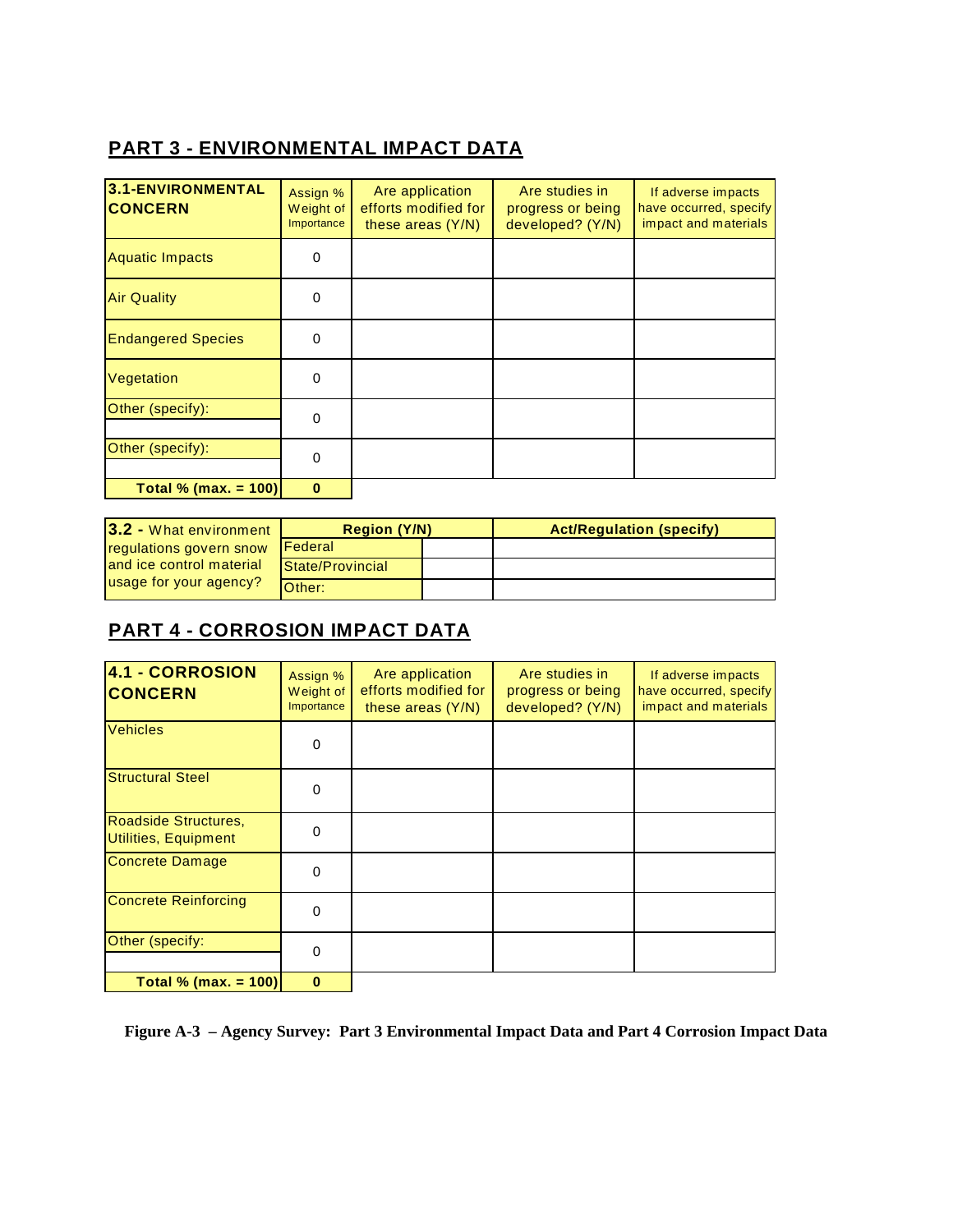### **PART 5 - PRODUCT SELECTION PROCESS**

| 5.1 - Weight the following concerns based on your<br>agency's current and proposed (future) Product |                         | % Weight of Importance |                 |  |  |
|-----------------------------------------------------------------------------------------------------|-------------------------|------------------------|-----------------|--|--|
| <b>Selection Process:</b>                                                                           |                         | <b>Current</b>         | <b>Proposed</b> |  |  |
| Environmental                                                                                       |                         |                        |                 |  |  |
| Corrosion                                                                                           |                         |                        |                 |  |  |
| <b>Human Exposure</b>                                                                               |                         |                        |                 |  |  |
| <b>Purchase Price</b>                                                                               |                         |                        |                 |  |  |
| Cost of Use (i.e. capital, operational)                                                             |                         |                        |                 |  |  |
| <b>Storage and Handling</b>                                                                         |                         |                        |                 |  |  |
| <b>General Performance/Ease of Use</b>                                                              |                         |                        |                 |  |  |
| <b>Climatic Requirements</b>                                                                        |                         |                        |                 |  |  |
| <b>Tradition</b>                                                                                    |                         |                        |                 |  |  |
| Other (specify):                                                                                    |                         |                        |                 |  |  |
|                                                                                                     | Total % (max. = $100$ ) | O                      | $\Omega$        |  |  |

| 5.2 - Are specifications in place for use or purchase of Snow and Ice Control Materials? |                                                                       |  |  |  |  |
|------------------------------------------------------------------------------------------|-----------------------------------------------------------------------|--|--|--|--|
| <b>Product Type</b>                                                                      | <b>AASHTOI</b><br><b>PNS</b><br><b>ASTM</b><br><b>Other (specify)</b> |  |  |  |  |
| Abrasives                                                                                |                                                                       |  |  |  |  |
| <b>Solid Chemicals</b>                                                                   |                                                                       |  |  |  |  |
| <b>Liquid Chemicals</b>                                                                  |                                                                       |  |  |  |  |

| 5.3 - Is Quality Testing     | Y/N | % of Loads<br>Tested | Protocol (Y/N) |             |                 |
|------------------------------|-----|----------------------|----------------|-------------|-----------------|
| <b>conducted on received</b> |     |                      | <b>PNS</b>     | <b>SHRP</b> | Other (specify) |
| products?                    |     |                      |                |             |                 |

### **PART 6 - OTHER INFORMATION**

| 6.1 - Have complaints been made relating use of snow and ice     | Y/N |
|------------------------------------------------------------------|-----|
| <b>Control chemicals to impacts on Power Distribution Lines?</b> |     |

**6.2 -**Have complaints been made relating use of snow and ice control chemicals to impacts on **Railroad Signaling**? Y/N

**6.3 - Additional comments:**

**Figure A-4 – Agency Survey: Part 5 Product Selection Process and Part 6 Other Information**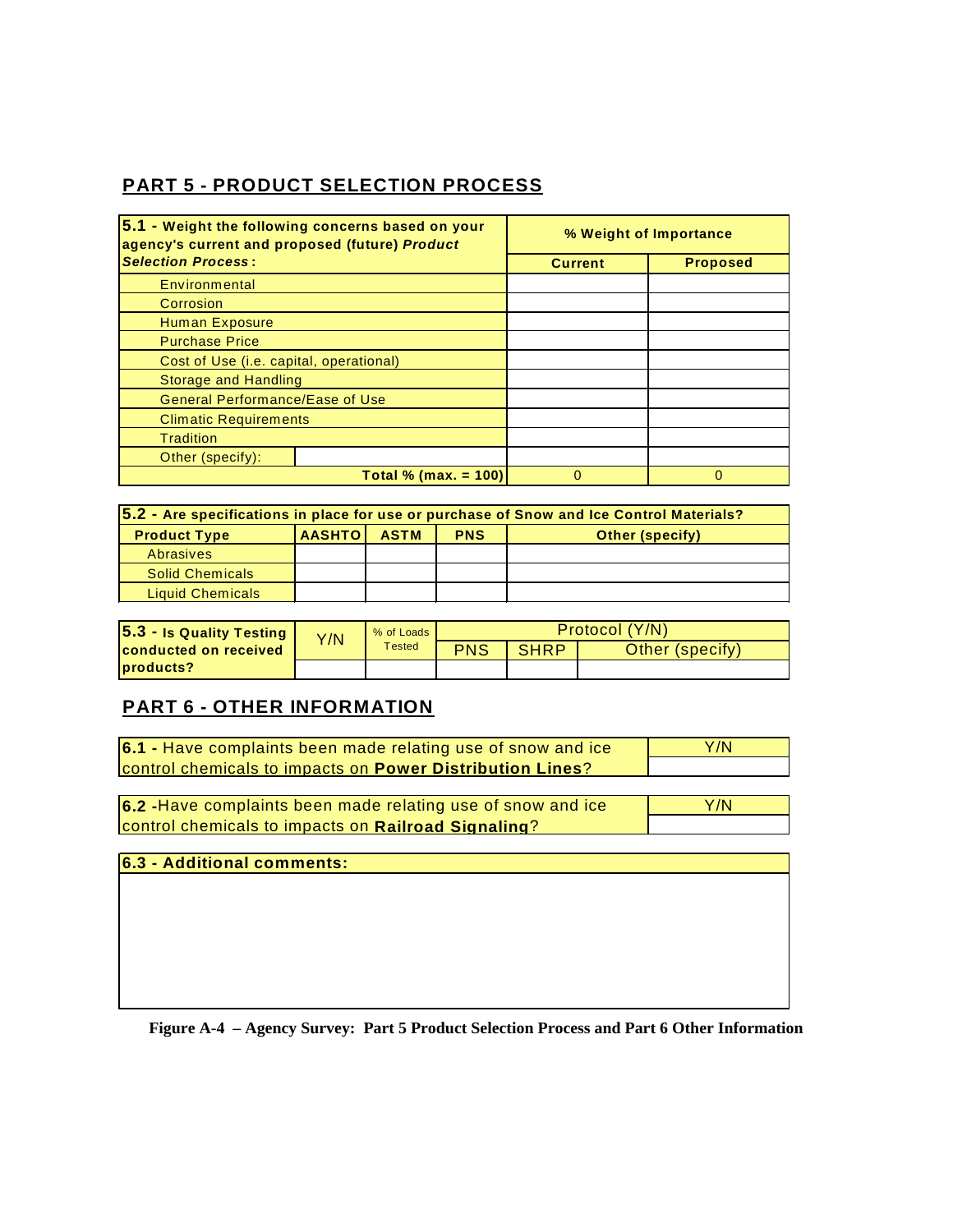# **PART 7 - MANUFACTURER AND VENDOR DATA**

| 7.1 - Which of the following represents your organization? | Y/N |
|------------------------------------------------------------|-----|
| Primary producer of base materials                         |     |
| Primary producer of additive materials                     |     |
| Value added blender and/or vendor                          |     |
| <b>Vendor only</b>                                         |     |

| 7.2 - Provide details on the products manufactured and/or sold: |                                   |   |                                             |      |                               |  |  |  |  |  |  |  |  |  |
|-----------------------------------------------------------------|-----------------------------------|---|---------------------------------------------|------|-------------------------------|--|--|--|--|--|--|--|--|--|
| <b>Product Name</b>                                             | <b>Base Chemical</b><br>(specify) | % | Corrosion<br>Inhibitor (specify)<br>or N/A) | $\%$ | Annual<br><b>Tons</b><br>Sold |  |  |  |  |  |  |  |  |  |
|                                                                 |                                   |   |                                             |      |                               |  |  |  |  |  |  |  |  |  |
|                                                                 |                                   |   |                                             |      |                               |  |  |  |  |  |  |  |  |  |
|                                                                 |                                   |   |                                             |      |                               |  |  |  |  |  |  |  |  |  |
|                                                                 |                                   |   |                                             |      |                               |  |  |  |  |  |  |  |  |  |
|                                                                 |                                   |   |                                             |      |                               |  |  |  |  |  |  |  |  |  |
|                                                                 |                                   |   |                                             |      |                               |  |  |  |  |  |  |  |  |  |
|                                                                 |                                   |   |                                             |      |                               |  |  |  |  |  |  |  |  |  |
|                                                                 |                                   |   |                                             |      |                               |  |  |  |  |  |  |  |  |  |
|                                                                 |                                   |   |                                             |      |                               |  |  |  |  |  |  |  |  |  |

| 7.3 - Would you provide product for further study? | Y/N |
|----------------------------------------------------|-----|
|                                                    |     |

*NOTE: Study requirements by the NCHRP prevent disclosure in of product names, proprietary information or other information in the final study report unless otherwise agreed* 

**Figure A-5 – Agency Survey: Part 7 Manufacturer and Vendor Data**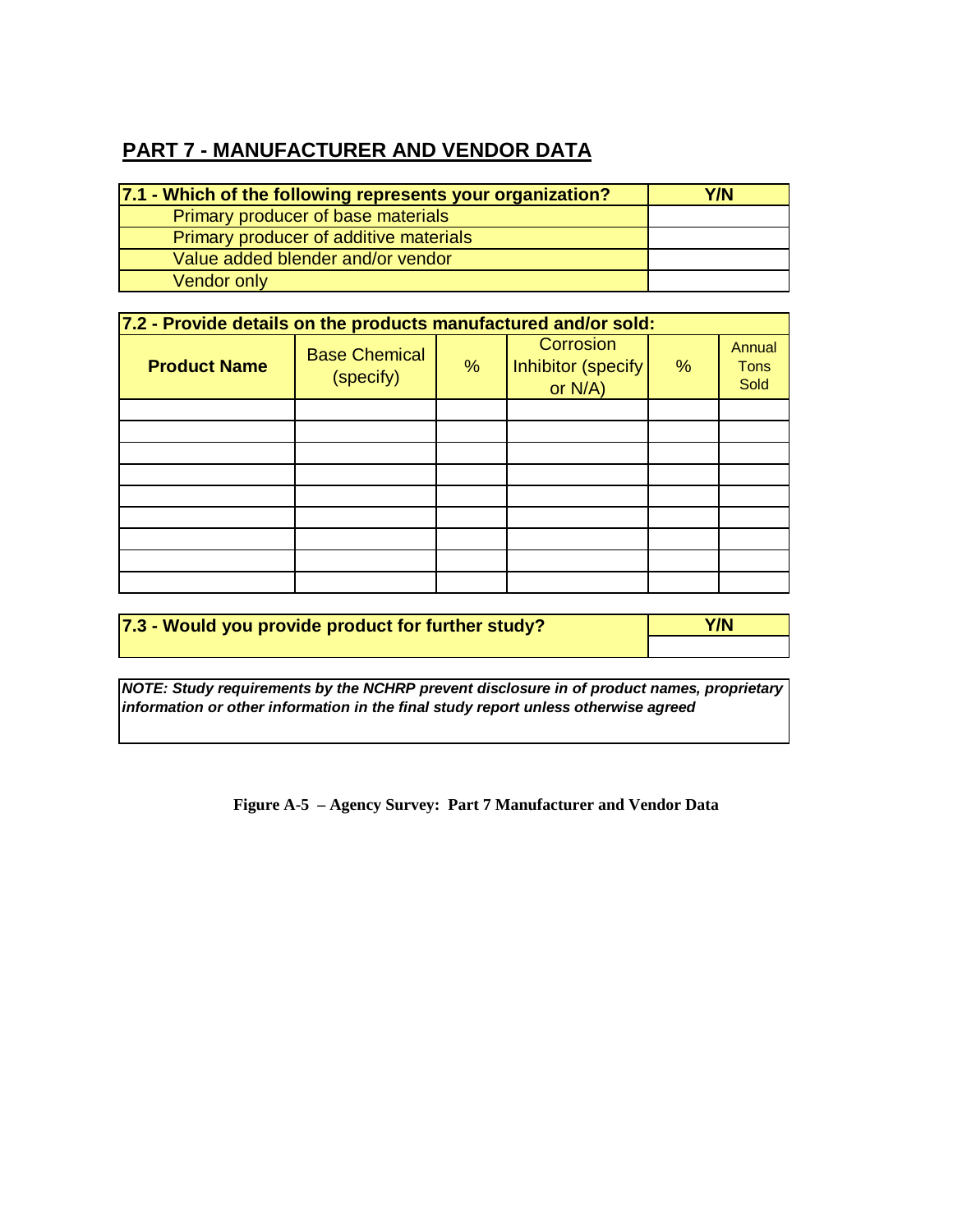# **APPENDIX B AGENCY SURVEY RESPONSE SUMMARY**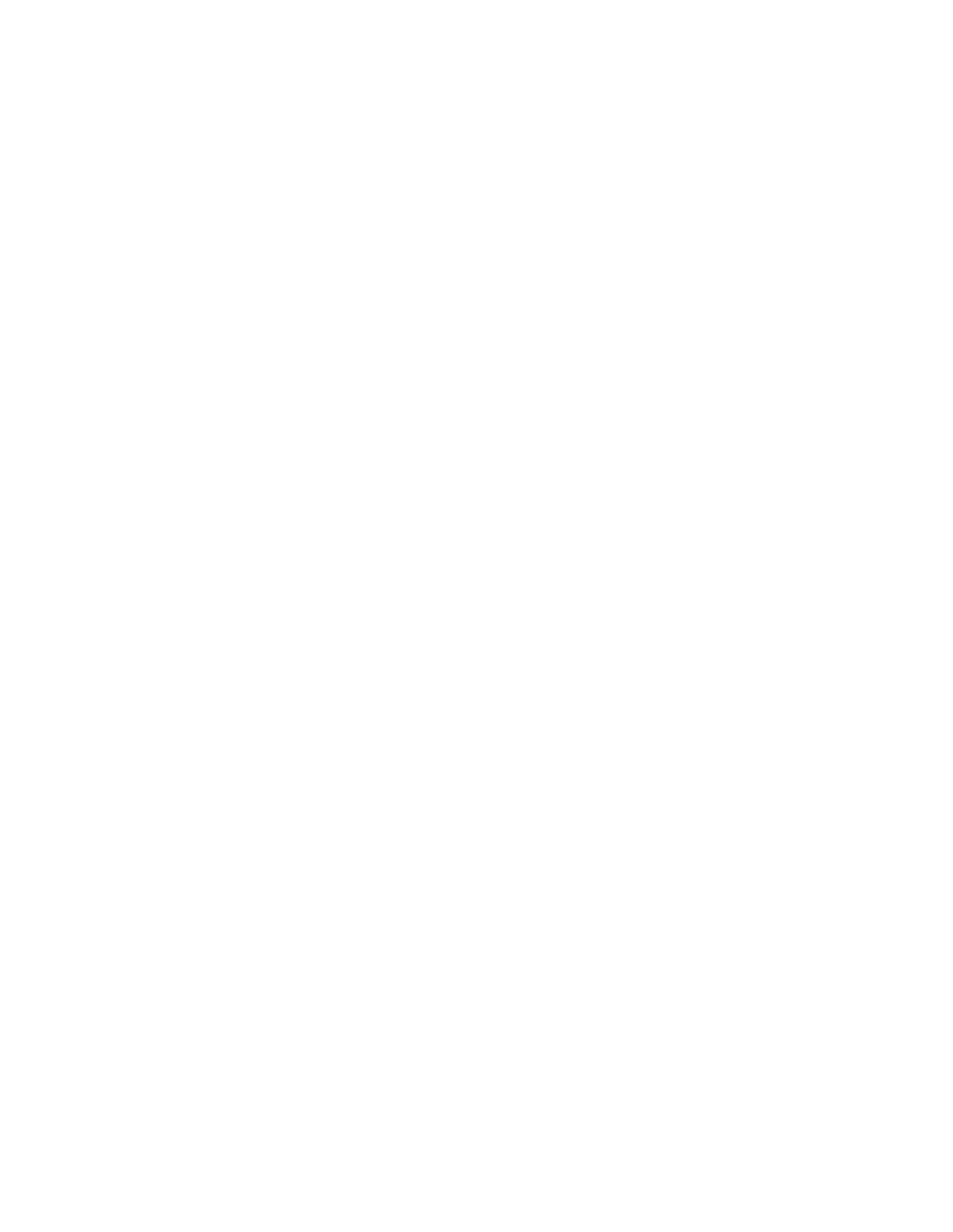|            |           | Maintenace Area |         |        |                       |            |                  |                   | Annual Usage (tons solid per year) |       |     |                             |       |
|------------|-----------|-----------------|---------|--------|-----------------------|------------|------------------|-------------------|------------------------------------|-------|-----|-----------------------------|-------|
| Agency     | Lane mile | Lane km         | SAND    |        | Solid NaCI NaCI brine | <b>CMA</b> | CaC <sub>2</sub> | MgCl <sub>2</sub> | KA                                 |       |     | <b>Proprietary Products</b> |       |
| <b>AZ</b>  | 26,000    | 45,942          | 50,000  |        |                       | 50         |                  | 700               |                                    | 10000 |     |                             |       |
| AR         | 35,000    | 61,845          |         | 4000   |                       |            | 2000             | 1200              |                                    |       |     |                             |       |
| co         | 22,800    | 40,288          | 4,908   | 1063   |                       | 21618      |                  | 43667             |                                    |       |     | 262606                      | 13247 |
| <b>CT</b>  | 5,687     | 10,049          | 286,090 | 130513 |                       |            |                  |                   |                                    |       |     |                             |       |
| Edmonton   | 3,962     | 7,000           | 92,400  | 17600  |                       |            | 43               |                   |                                    |       |     |                             |       |
| ID         | 12,000    | 21,204          | 526,000 | 162000 |                       |            | 167              | 12300             |                                    |       |     |                             |       |
| Kelowna    | 569       | 1,006           |         |        |                       |            |                  |                   |                                    |       |     |                             |       |
| KY         | 61,694    | 109,013         |         | 250000 |                       |            | 5470             |                   |                                    |       |     |                             |       |
| <b>MS</b>  | 2,073     | 3,663           |         | 1500   |                       |            |                  |                   |                                    |       |     |                             |       |
| <b>MO</b>  | 77,000    | 136,059         |         | 225000 |                       |            | 1270             |                   |                                    |       |     |                             |       |
| <b>MT</b>  | 25,000    | 44,175          | 500,000 | 25000  |                       |            | 1000             | 20000             |                                    | 5000  |     |                             |       |
| <b>NH</b>  | 631       | 1,115           |         | 19200  |                       |            | 16               |                   |                                    |       |     |                             |       |
| HO         | 49,000    | 86,583          | 113,000 | 720000 | 48714                 |            | 8350             |                   |                                    |       | 270 |                             |       |
| <b>ONT</b> | 28,000    | 44,800          | 632,500 | 550000 | 3894                  |            | 3575             | 3520              |                                    |       |     |                             |       |
| Pr George  | 1,019     | 1,800           | 30,000  | 3300   |                       |            | 145              | 141               |                                    |       |     |                             |       |
| SAS        | 14,714    | 26,000          | 40,588  | 56944  | 95                    |            | 9                | 9                 |                                    |       |     |                             |       |
| <b>SD</b>  | 17,947    | 31,712          | 115,000 | 35000  |                       |            | 150              | 2608              |                                    |       |     |                             |       |
| TN         | 35,778    | 63,220          |         | 40000  | 4920                  | 50         | 434              |                   |                                    |       |     |                             |       |
| <b>TX</b>  | 187,000   | 330,429         | 5,800   | 14736  |                       | 99         |                  | 3580              |                                    |       |     |                             | 407   |
| UT         | 15,962    | 28,205          | 33,000  | 210000 | 1000                  |            |                  | 75                | $\overline{2}$                     |       |     |                             |       |
| VA         | 122,930   | 217,217         | 57,400  | 137600 |                       |            | 21750            | 2486              |                                    |       |     |                             |       |
| IN         | 11,216    | 19,819          |         | 590000 | 4100                  |            | 1950             | 800               |                                    |       | 790 |                             |       |
| WI         | 30,975    | 54,733          | 20,000  | 400000 | 1970                  |            | 705              | 855               |                                    |       | 110 |                             |       |
| <b>ND</b>  | 16,800    | 29,686          | 80,000  | 20000  | 985                   |            |                  |                   | 54                                 |       |     |                             |       |
| <b>NY</b>  | 43,000    | 75,981          | 101,000 | 750000 | 281                   |            | 45               | 290               |                                    |       | 325 |                             |       |
| KS         | 23,814    | 42,079          | 102,825 | 80599  |                       |            |                  | 55493             |                                    |       |     |                             |       |
| <b>ALB</b> | 36,220    | 64,000          | 465,000 | 150000 | 460                   |            | 600              | 2000              |                                    |       |     |                             |       |
| <b>MN</b>  | 30,094    | 53,176          | 80,561  | 106478 | 6000                  |            |                  |                   |                                    |       |     |                             |       |

### **Table B-1 – Survey Response: Maintenance Areas and Annual Usage**

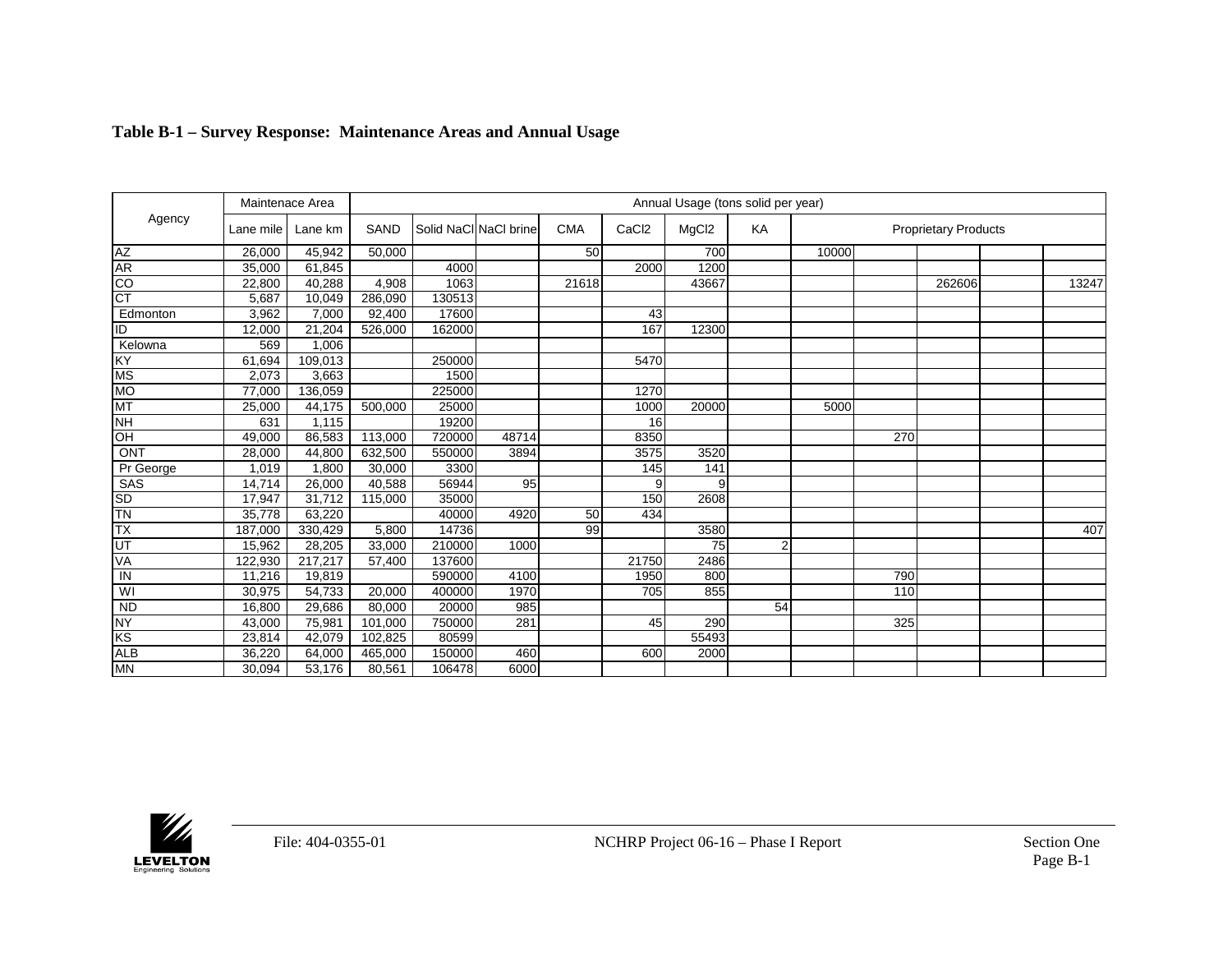### **Table B-2 – Survey Response: Materials Preference**

|                                       |                |                         |                      |                |                   | Material          |                |                |                             |   |                |   |  |  |  |  |  |
|---------------------------------------|----------------|-------------------------|----------------------|----------------|-------------------|-------------------|----------------|----------------|-----------------------------|---|----------------|---|--|--|--|--|--|
| Agency                                | SAND           | Solid<br><b>NaCl</b>    | <b>NaCl</b><br>brine | <b>CMA</b>     | CaCl <sub>2</sub> | MgCl <sub>2</sub> | KA             |                | <b>Proprietary Products</b> |   |                |   |  |  |  |  |  |
| AZ<br>AR<br>CO<br>CT                  | $\overline{2}$ |                         |                      | $\overline{4}$ |                   | 3                 |                | $\mathbf{1}$   |                             |   |                |   |  |  |  |  |  |
|                                       |                |                         |                      |                |                   |                   |                |                |                             |   |                |   |  |  |  |  |  |
|                                       | 2              | $\overline{2}$          |                      | $\overline{2}$ |                   | $\mathbf{1}$      |                |                |                             | 1 | $\overline{2}$ | 2 |  |  |  |  |  |
|                                       |                |                         |                      |                |                   |                   |                |                |                             |   |                |   |  |  |  |  |  |
| Edmonton                              | 1              | $\overline{\mathbf{c}}$ |                      |                | 3                 |                   |                |                |                             |   |                |   |  |  |  |  |  |
| $\overline{\mathsf{ID}}$              | 4              | 3                       |                      |                | $\overline{2}$    | $\mathbf{1}$      |                |                |                             |   |                |   |  |  |  |  |  |
| Kelowna                               | 4              | 1                       | $\overline{2}$       |                |                   | ω                 |                |                |                             |   |                |   |  |  |  |  |  |
| KY<br>MS<br>MO<br>MT<br>NH            |                |                         | $\overline{2}$       |                | 3                 |                   |                |                |                             |   |                |   |  |  |  |  |  |
|                                       |                |                         |                      |                |                   |                   |                |                |                             |   |                |   |  |  |  |  |  |
|                                       |                |                         | $\overline{2}$       |                | 3                 |                   |                |                |                             |   |                |   |  |  |  |  |  |
|                                       | 1              |                         |                      |                | $\mathbf{1}$      | $\mathbf{1}$      |                | $\overline{2}$ |                             |   |                |   |  |  |  |  |  |
|                                       |                | 1                       |                      |                | $\overline{2}$    |                   |                |                |                             |   |                |   |  |  |  |  |  |
| OH                                    | 5              | 1                       | 3                    |                | $\overline{2}$    |                   |                |                | 5                           |   |                |   |  |  |  |  |  |
| ONT                                   | 2              | 4                       | 1                    |                | $\overline{1}$    | $\overline{1}$    |                |                |                             |   |                |   |  |  |  |  |  |
| Pr George                             |                |                         |                      |                |                   |                   |                |                |                             |   |                |   |  |  |  |  |  |
| SAS                                   | $\overline{2}$ | 1                       | 3                    |                |                   |                   |                |                |                             |   |                |   |  |  |  |  |  |
| SD<br>TN                              | ŕ              | $\overline{2}$          |                      |                | 4                 | 3                 |                |                |                             |   |                |   |  |  |  |  |  |
|                                       |                |                         | $\overline{2}$       | 4              | 3                 |                   |                |                |                             |   |                |   |  |  |  |  |  |
| <b>TX</b>                             | 1              | $\overline{2}$          |                      |                |                   | 3                 |                |                |                             |   |                |   |  |  |  |  |  |
| $\frac{\overline{UT}}{\overline{IN}}$ | 4              | 1                       | $\overline{2}$       |                |                   | $\mathbf 5$       | 6              |                |                             |   |                |   |  |  |  |  |  |
|                                       | 3              | 1                       |                      |                | $\overline{4}$    | $\overline{2}$    |                |                |                             |   |                |   |  |  |  |  |  |
|                                       | 5 <sup>1</sup> |                         | $\overline{c}$       |                | 3                 | 3                 |                |                | 4                           |   |                |   |  |  |  |  |  |
| WI                                    | $6 \mid$       | 4                       | $\overline{2}$       |                | $\overline{4}$    | 3                 |                |                | 5                           |   |                |   |  |  |  |  |  |
|                                       | 1              | 1                       | $\overline{1}$       |                |                   |                   | $\mathbf{1}$   |                |                             |   |                |   |  |  |  |  |  |
| $\frac{ND}{NY}$                       | 3              | 1                       | $\overline{2}$       |                | $\overline{2}$    | $\overline{2}$    | $\overline{2}$ |                |                             |   |                |   |  |  |  |  |  |
|                                       |                | 1                       | $\overline{2}$       |                |                   | 3                 |                |                |                             |   |                |   |  |  |  |  |  |
| <b>ALB</b>                            | 1              | 2                       | 5                    |                | 4                 | 3                 |                |                |                             |   |                |   |  |  |  |  |  |
| <b>MN</b>                             | $\overline{2}$ | 1                       | $\mathbf{1}$         |                | $\overline{2}$    | $\overline{2}$    | $\overline{c}$ |                |                             |   |                |   |  |  |  |  |  |

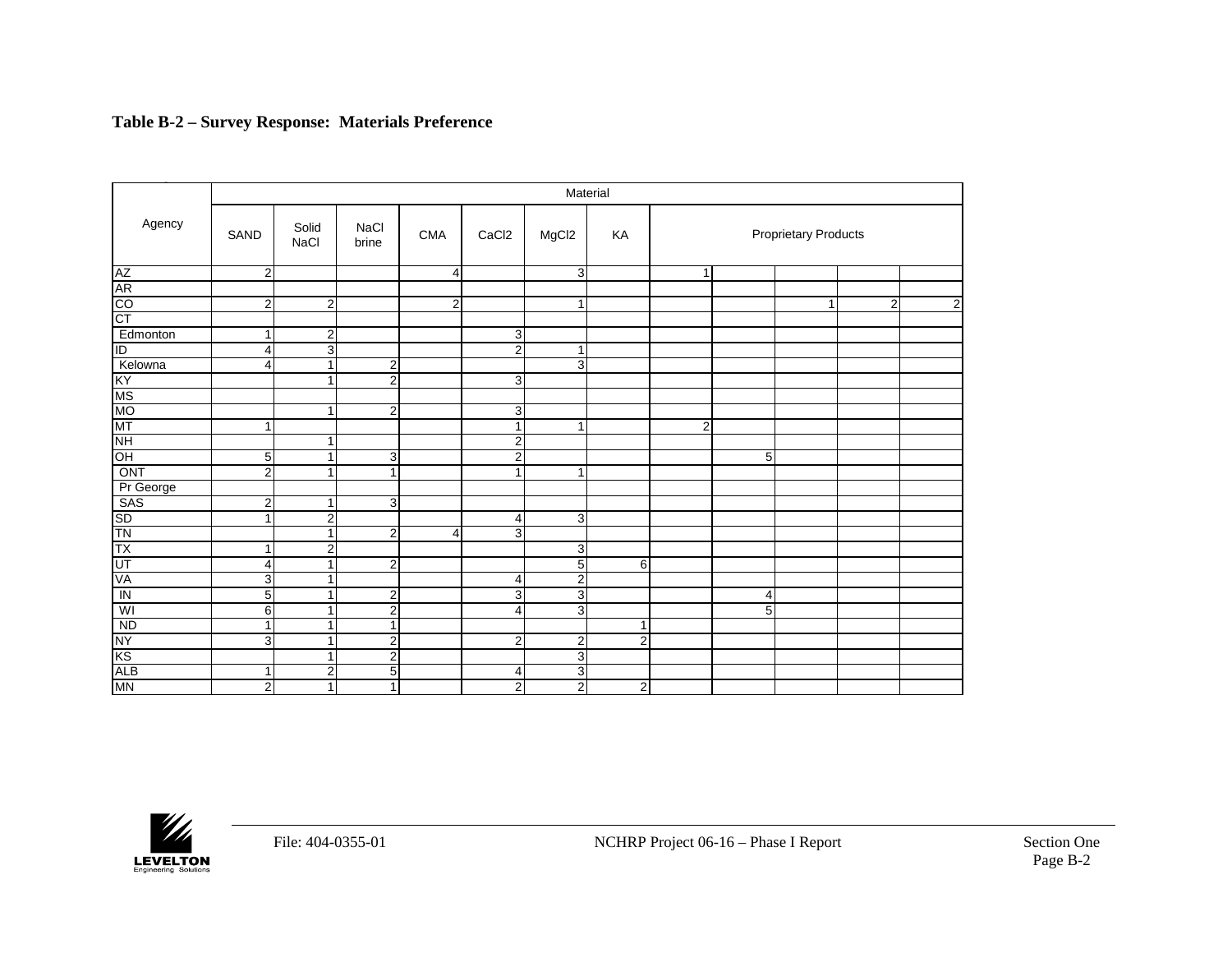|  |  |  | Table B-3 – Survey Response: Environmental Impacts |  |
|--|--|--|----------------------------------------------------|--|
|--|--|--|----------------------------------------------------|--|

|                                   | <b>Storage</b> |                  |              |              |              |              |                   |              |              |              |  |                    |  |              | <b>Environmental Data</b> |                 |     |         |                 |                 |              |                         |              |              |              |              |              |                |              |              |                                                                                                                                                                                                                                |              |
|-----------------------------------|----------------|------------------|--------------|--------------|--------------|--------------|-------------------|--------------|--------------|--------------|--|--------------------|--|--------------|---------------------------|-----------------|-----|---------|-----------------|-----------------|--------------|-------------------------|--------------|--------------|--------------|--------------|--------------|----------------|--------------|--------------|--------------------------------------------------------------------------------------------------------------------------------------------------------------------------------------------------------------------------------|--------------|
| Agency                            |                | <b>Abrasives</b> |              |              |              |              | <b>Solid Chem</b> |              |              |              |  | <b>Liquid Chem</b> |  |              |                           |                 |     | Concern |                 |                 |              | <b>Modified efforts</b> |              |              |              |              |              | <b>Studies</b> |              |              | Regs                                                                                                                                                                                                                           |              |
|                                   | Out U          |                  |              |              |              |              |                   |              |              |              |  |                    |  |              |                           |                 |     |         |                 |                 |              |                         |              |              |              |              |              |                |              |              | Out C   in   Pad   RO   Out U   Out C   in   Pad   RO   Out U   Out C   in   Pad   RO   H2O   AIR   ES   Veg   oth   H2O   AIR   ES   Veg   oth   H2O   AIR   ES   Veg   oth   H2O   AIR   ES   Veg   oth   Fed   St/PR   Othr |              |
| AZ                                | $\mathbf{v}$   |                  |              |              |              |              |                   | $\mathsf{v}$ | $\mathbf{v}$ | $\mathbf{v}$ |  |                    |  |              |                           | 25              | 25  | 25      | $\overline{25}$ |                 | $\mathbf{v}$ | $\mathbf{v}$            | $\mathbf{v}$ | $\mathbf{v}$ |              | $\mathbf{v}$ | $\mathbf{v}$ | $\mathbf{v}$   | $\mathbf{v}$ |              |                                                                                                                                                                                                                                |              |
| <b>AR</b>                         | $\mathbf{v}$   |                  |              |              |              |              | $\mathbf{v}$      | $\mathsf{v}$ |              |              |  |                    |  | $\mathsf{v}$ | $\mathbf v$               |                 |     |         |                 |                 |              |                         |              |              |              |              |              |                |              |              |                                                                                                                                                                                                                                |              |
| $\overline{c}$                    | $\mathbf{v}$   |                  | $\mathsf{v}$ | $\mathbf{v}$ | $\mathsf{V}$ |              |                   | $\mathsf{v}$ |              |              |  |                    |  |              |                           | $\overline{25}$ | 50  |         | 25              |                 |              | $\mathbf{v}$            |              | $\mathsf{v}$ |              | $\mathbf{v}$ | $\mathbf{v}$ |                |              |              |                                                                                                                                                                                                                                |              |
| <b>CT</b>                         | $\mathbf{v}$   |                  | $\mathbf{v}$ | $\mathbf{v}$ | $\mathsf{V}$ |              |                   | $\mathsf{v}$ | $\mathbf{v}$ | $\mathsf{v}$ |  |                    |  |              |                           | 75              | 5   | 5       | 20              |                 | $\mathbf{v}$ |                         |              |              |              |              |              |                | $\mathsf{v}$ |              |                                                                                                                                                                                                                                |              |
| Edmonton                          | $\mathbf{v}$   |                  |              |              |              |              |                   | $\mathsf{v}$ |              |              |  |                    |  | $\mathbf{v}$ | $\mathbf v$               |                 |     |         |                 |                 |              |                         |              |              |              |              | $\mathbf{v}$ |                | $\mathsf{v}$ | $\mathsf{v}$ | $\mathbf{v}$                                                                                                                                                                                                                   |              |
| ID                                | $\mathbf{v}$   |                  |              |              |              | $\mathbf{v}$ |                   | $\mathsf{v}$ |              |              |  |                    |  | s            | s                         | 25              | 25  | 25      | $\overline{25}$ |                 |              | $\mathbf{v}$            |              |              |              |              |              |                |              | $\mathsf{v}$ |                                                                                                                                                                                                                                |              |
| Kelowna                           | $\mathbf{v}$   |                  |              |              |              |              |                   | $\mathsf{v}$ | $\mathbf{v}$ |              |  |                    |  | $\mathbf v$  | $\mathbf{v}$              | 30              | 30  | 20      | 5               | 15 <sup>1</sup> | $\mathbf{v}$ | $\mathbf{v}$            |              |              | $\mathbf{v}$ |              |              |                |              |              |                                                                                                                                                                                                                                |              |
| KY                                | $\mathbf{v}$   |                  |              |              | $\mathsf{V}$ |              | $\mathbf{v}$      | $\mathsf{v}$ | $\mathbf{v}$ | $\mathsf{v}$ |  |                    |  | $\mathbf v$  | $\mathsf{v}$              |                 |     |         |                 |                 |              |                         |              |              |              |              |              |                |              | $\mathbf{v}$ |                                                                                                                                                                                                                                |              |
| <b>MS</b>                         | $\mathbf{v}$   |                  |              |              |              |              |                   |              |              |              |  |                    |  |              |                           |                 |     |         |                 |                 |              |                         |              |              |              |              |              |                |              |              |                                                                                                                                                                                                                                |              |
| <b>MO</b>                         | $\mathbf{v}$   |                  |              |              |              |              | $\mathbf{v}$      | $\vee$       | $\mathbf{v}$ | $\mathsf{v}$ |  |                    |  | $\mathsf{v}$ | $\mathbf v$               | 25              | 25  | 25      | 25              |                 |              |                         |              |              |              |              |              |                |              |              |                                                                                                                                                                                                                                |              |
| <b>MT</b>                         | $\mathbf{v}$   |                  |              |              |              |              |                   |              |              |              |  |                    |  |              | s                         | 20              | 60  | 10      | 10              |                 | $\mathbf{v}$ | $\mathbf{v}$            | $\mathbf{v}$ | $\mathbf{v}$ |              | $\mathbf{v}$ | $\mathbf{v}$ | $\mathbf{v}$   | $\mathbf{v}$ | $\mathsf{v}$ |                                                                                                                                                                                                                                | $\mathbf{v}$ |
| <b>NH</b>                         |                |                  |              |              |              |              |                   | $\mathsf{v}$ |              |              |  |                    |  | $\mathsf{v}$ |                           |                 |     |         |                 |                 |              |                         |              |              |              |              |              |                |              | $\mathbf{v}$ | $\mathbf{v}$                                                                                                                                                                                                                   |              |
| OH                                |                | $\mathbf{v}$     |              |              |              |              |                   | $\mathsf{v}$ | $\mathsf{v}$ |              |  |                    |  | $\mathsf{v}$ |                           |                 |     |         |                 |                 |              |                         |              |              |              |              |              |                |              |              |                                                                                                                                                                                                                                |              |
| <b>ONT</b>                        |                |                  | $\mathbf{v}$ |              |              |              |                   | $\vee$       | $\mathbf{v}$ |              |  |                    |  |              |                           | 25              | 25  |         | 50              |                 |              |                         |              |              |              | $\mathbf{v}$ | $\mathbf{v}$ | $\mathbf{v}$   | $\mathsf{v}$ |              |                                                                                                                                                                                                                                |              |
| Pr George                         | $\mathbf{v}$   |                  |              |              |              |              | $\mathbf{v}$      |              |              | $\mathbf{v}$ |  |                    |  | $\mathbf{v}$ | $\mathbf{v}$              | 20              | 80  |         |                 |                 | $\mathbf{v}$ | $\mathbf{v}$            |              |              |              | $\mathbf{v}$ |              |                |              |              |                                                                                                                                                                                                                                |              |
| <b>SAS</b>                        | $\mathbf{v}$   |                  |              |              |              |              | $\mathbf{v}$      |              | $\mathbf{v}$ |              |  |                    |  |              |                           | 33              |     | 33      | 33              |                 | $\mathbf{v}$ |                         | $\mathbf{v}$ | $\mathbf{v}$ |              | $\mathbf{v}$ | $\mathbf{v}$ | $\mathbf{v}$   | $\mathbf{v}$ |              |                                                                                                                                                                                                                                | $\mathbf{v}$ |
| $\overline{\text{SD}}$            | $\mathbf{v}$   | $\mathbf{v}$     |              |              |              | $\mathbf{v}$ | $\mathbf{v}$      | $\mathsf{v}$ |              | $\mathsf{v}$ |  |                    |  | $\mathsf{v}$ |                           |                 | 100 |         |                 |                 |              | $\mathbf{v}$            |              |              |              |              | $\mathbf{v}$ |                |              | $\mathbf{v}$ |                                                                                                                                                                                                                                |              |
| $\overline{\mathsf{T}}\mathsf{N}$ |                |                  |              |              |              |              |                   |              |              |              |  |                    |  |              |                           | 90              |     |         | 10              |                 |              |                         |              |              |              |              |              |                |              |              |                                                                                                                                                                                                                                |              |
| <b>TX</b>                         |                |                  |              |              |              |              |                   | $\mathsf{v}$ |              |              |  |                    |  |              |                           | 25              | 25  | 25      | 25              |                 | $\mathbf{v}$ | $\sqrt{ }$              | $\mathbf{v}$ | $\mathbf{v}$ |              |              |              |                |              | $\mathsf{V}$ |                                                                                                                                                                                                                                | $\mathsf{v}$ |
| UT                                | $\mathbf{v}$   |                  | $\mathsf{v}$ | $\mathbf{v}$ | $\mathbf{v}$ | $\mathbf{V}$ |                   | $\mathsf{v}$ | $\mathbf{v}$ | $\mathsf{v}$ |  |                    |  | $\mathbf{v}$ | $\mathbf{v}$              | 40              | 30  |         | 30              |                 | $\mathbf{v}$ | $\mathbf{v}$            |              |              |              | $\mathbf{v}$ |              |                |              | $\mathsf{V}$ | $\mathbf{v}$                                                                                                                                                                                                                   |              |
| <b>VA</b>                         |                | $\mathbf{v}$     | $\mathsf{v}$ | $\mathbf{v}$ | $\mathbf{v}$ |              | $\mathbf{v}$      | $\mathsf{v}$ | $\mathbf{v}$ | $\mathsf{v}$ |  |                    |  |              |                           | $\overline{55}$ | 5   | 30      | 10              |                 | $\mathbf{v}$ |                         |              | $\mathbf{v}$ |              |              |              |                |              |              |                                                                                                                                                                                                                                |              |
| IN                                | $\mathbf{v}$   |                  |              |              |              |              |                   | $\mathsf{v}$ | $\mathbf{v}$ | $\mathsf{v}$ |  |                    |  | $\mathbf{v}$ | $\mathbf{v}$              | 40              | 20  | 10      | 30              |                 |              |                         |              |              |              | $\mathbf{v}$ |              |                |              |              |                                                                                                                                                                                                                                |              |
| WI                                | $\mathbf{v}$   |                  | $\mathsf{V}$ | $\mathbf{v}$ | $\mathsf{V}$ |              |                   | $\mathsf{v}$ | $\mathbf{v}$ | $\mathbf v$  |  |                    |  | $\mathsf{v}$ | $\mathbf{v}$              | 70              | 10  |         | 20              |                 |              |                         |              |              |              | $\mathbf{v}$ |              |                | $\mathsf{v}$ |              |                                                                                                                                                                                                                                |              |
| <b>ND</b>                         | $\mathbf{v}$   |                  |              |              |              |              |                   | $\mathsf{v}$ |              | $\mathsf{v}$ |  |                    |  |              |                           | 40              | 10  | 25      | $\overline{25}$ |                 | $\mathbf{v}$ |                         | $\mathbf{v}$ |              |              |              |              |                |              |              |                                                                                                                                                                                                                                |              |
| <b>NY</b>                         |                |                  | $\mathsf{v}$ | $\mathbf{v}$ | $\mathbf{v}$ |              |                   | $\mathsf{v}$ | $\mathbf{v}$ | $\mathbf{v}$ |  |                    |  | $\mathbf{v}$ | $\mathbf{v}$              | 66              | 4   | 15      | 15              |                 | $\mathbf{v}$ |                         |              |              |              | $\mathbf{v}$ |              |                | $\mathbf{v}$ |              |                                                                                                                                                                                                                                |              |
| KS                                |                |                  |              |              |              |              | $\mathbf{v}$      | $\mathsf{v}$ | $\mathbf{v}$ | $\mathbf{v}$ |  |                    |  | $\mathbf{v}$ | $\mathbf{v}$              |                 |     |         |                 |                 |              |                         |              |              |              |              |              |                |              |              |                                                                                                                                                                                                                                |              |
| <b>ALB</b>                        | $\mathsf{v}$   |                  | $\mathbf{v}$ | $\mathbf{v}$ | $\mathsf{v}$ |              |                   | $\mathsf{v}$ | $\mathbf{v}$ | $\mathsf{v}$ |  |                    |  |              |                           | 60              | 10  | 5       | 25              |                 | $\mathbf{v}$ | $\mathbf{v}$            |              | $\mathsf{v}$ |              |              |              |                |              | $\mathsf{V}$ | $\mathbf{v}$                                                                                                                                                                                                                   |              |
| ΜN                                |                |                  |              |              |              |              |                   |              |              |              |  |                    |  |              |                           |                 |     |         |                 |                 | $\mathbf{v}$ |                         |              |              |              | $\mathbf{v}$ |              |                |              | $\mathsf{V}$ |                                                                                                                                                                                                                                |              |

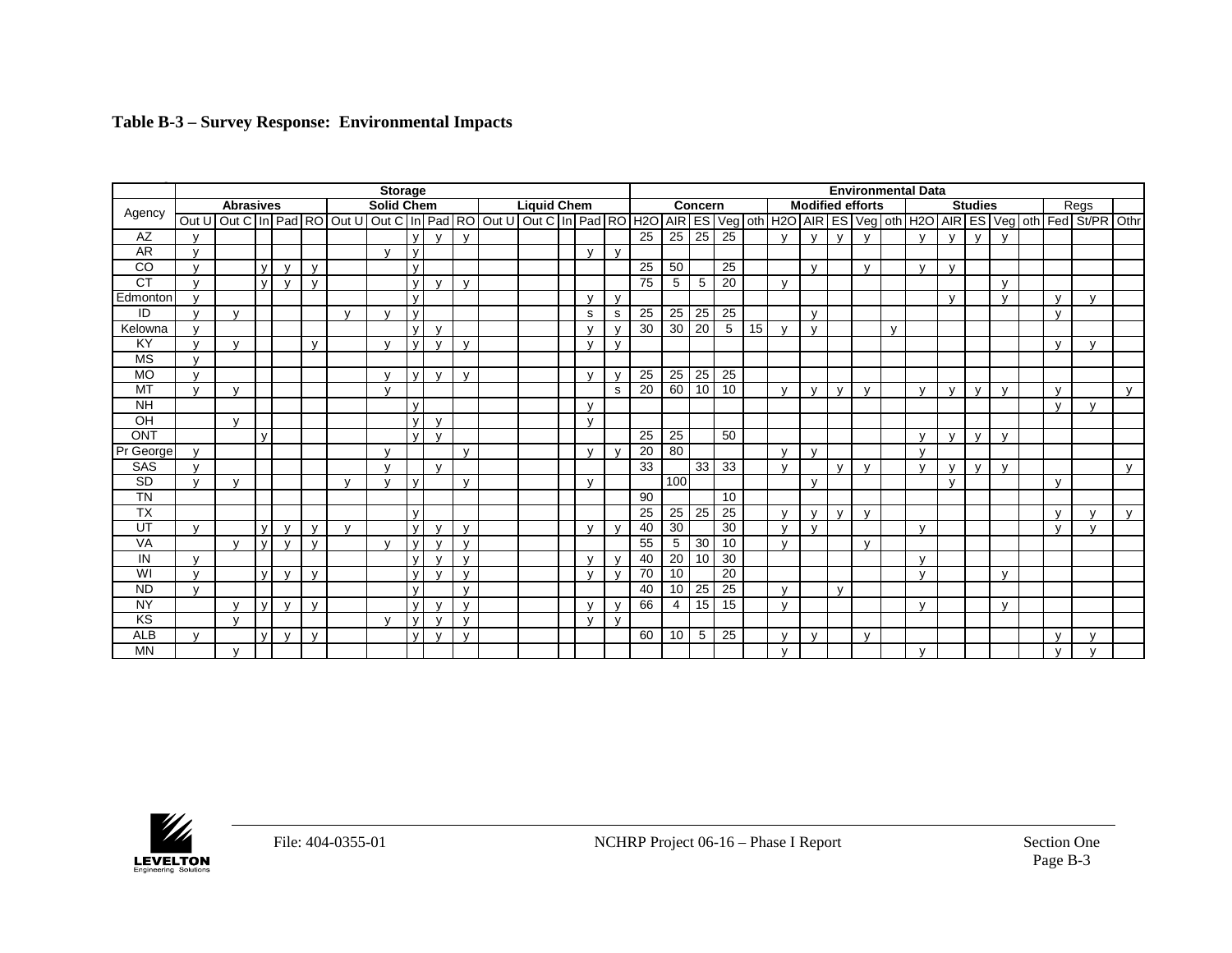### **Table B-4 – Survey Response: Corrosion Impacts Part One**

|                        |                   |          |              |                  |              |              | Inhibitor? |              |                             |  |  |                 |                      |                   | Concern         |                             |              |              | <b>Modified efforts</b> |              |              |              |              |   | <b>Studies</b> |              |              | Other                                                                  |
|------------------------|-------------------|----------|--------------|------------------|--------------|--------------|------------|--------------|-----------------------------|--|--|-----------------|----------------------|-------------------|-----------------|-----------------------------|--------------|--------------|-------------------------|--------------|--------------|--------------|--------------|---|----------------|--------------|--------------|------------------------------------------------------------------------|
| Agency                 | SAND Solid NaCl   |          |              | CMA CaCI MgCI KA |              |              |            |              | <b>Proprietary Products</b> |  |  |                 |                      |                   |                 |                             |              |              |                         |              |              |              |              |   |                |              |              | Veh SS RS CD CR Oth Veh SS RS CD CR Oth Veh SS RS CD CR Oth Rail Power |
|                        | US Ton NaCl brine |          |              |                  |              |              |            |              |                             |  |  |                 |                      |                   |                 |                             |              |              |                         |              |              |              |              |   |                |              |              |                                                                        |
| AZ<br>AR               |                   | In       | n            |                  | $\mathbf{v}$ |              | In.        |              |                             |  |  |                 |                      |                   |                 |                             |              |              |                         |              |              |              |              |   |                |              |              |                                                                        |
|                        |                   | n        |              |                  | $\mathbf{v}$ |              |            |              |                             |  |  |                 |                      |                   |                 |                             |              |              |                         |              |              |              |              |   |                |              |              |                                                                        |
| $\overline{c}$         |                   |          |              |                  |              |              |            |              |                             |  |  |                 | $20 \mid 20 \mid 20$ |                   |                 | $20 \overline{20}$          |              |              |                         |              |              | $\mathbf{v}$ | $\mathbf{v}$ |   |                |              |              |                                                                        |
| $\overline{\text{CT}}$ |                   | In       |              |                  |              |              |            |              |                             |  |  |                 |                      |                   |                 |                             |              |              |                         |              |              |              |              |   |                |              |              |                                                                        |
| Edmonton               |                   |          |              |                  |              |              |            |              |                             |  |  |                 |                      | $30 \mid 40$      |                 | 30                          |              | $\mathsf{V}$ | $\mathsf{v}$            |              | $\mathsf{v}$ |              |              |   |                |              |              |                                                                        |
| $\overline{1}$         |                   |          |              |                  | $\mathbf{v}$ |              |            |              |                             |  |  | 25              | 25                   | $\overline{23}$   | $\overline{2}$  | 25                          | $\mathbf{v}$ | $\mathsf{V}$ |                         |              |              | $\mathsf{V}$ |              |   | $\mathsf{v}$   |              |              |                                                                        |
| Kelowna                |                   | <b>n</b> |              |                  |              |              |            |              |                             |  |  | 20              | $\overline{20}$      | 20                | 20              | 20                          | $\mathbf{v}$ | $\mathsf{V}$ | $\mathsf{V}$            | $\mathbf{v}$ | $\mathsf{v}$ |              |              |   |                |              |              |                                                                        |
| KY                     |                   | <b>n</b> | n            |                  | n            |              |            |              |                             |  |  | 20              |                      | $20\overline{20}$ | $\overline{20}$ | 20                          |              |              |                         |              |              |              |              |   |                |              |              |                                                                        |
| $\overline{\text{MS}}$ |                   |          |              |                  |              |              |            |              |                             |  |  | 10              | 10 <sup>1</sup>      | 10                |                 | $35 \overline{\smash{)}35}$ |              |              |                         |              |              |              |              |   |                |              |              |                                                                        |
| MO                     |                   | In.      | n            |                  | n            |              |            |              |                             |  |  |                 |                      |                   |                 |                             |              |              |                         |              |              |              |              |   |                |              | I۷           |                                                                        |
| MT                     |                   |          |              |                  | $\mathbf{v}$ |              |            |              |                             |  |  | 60              |                      |                   | 20              | 20                          | $\mathbf{V}$ |              |                         | $\mathbf v$  | $\mathbf{v}$ | $\mathsf{v}$ |              |   | $\mathsf{v}$   |              | I۷           |                                                                        |
| $\overline{NH}$        |                   |          |              |                  |              |              |            |              |                             |  |  |                 |                      |                   |                 |                             |              |              |                         |              |              |              |              |   |                |              |              |                                                                        |
| OH                     |                   |          |              |                  |              |              |            |              |                             |  |  |                 |                      |                   |                 |                             |              |              |                         |              |              |              |              |   |                |              |              |                                                                        |
| ONT                    |                   |          | $\mathbf{v}$ |                  | $\mathbf{v}$ |              |            |              |                             |  |  |                 |                      | 30   30   30   10 |                 |                             |              |              |                         |              |              | $\mathsf{v}$ | $\mathsf{v}$ | V | $\mathsf{v}$   | $\mathsf{v}$ | $\mathbf{v}$ |                                                                        |
| Pr George              |                   |          |              |                  | $\mathbf{v}$ |              |            |              |                             |  |  |                 |                      |                   |                 |                             |              |              |                         |              |              |              |              |   |                |              |              |                                                                        |
| SAS                    |                   |          |              |                  |              |              |            |              |                             |  |  |                 |                      |                   |                 |                             |              |              |                         |              |              |              |              |   |                |              |              |                                                                        |
| <b>SD</b>              |                   |          |              |                  |              |              |            |              |                             |  |  | 30              | 40                   |                   | 20              | 10                          | $\mathbf{v}$ | $\mathsf{V}$ |                         | $\mathbf{v}$ |              |              |              |   | $\mathsf{V}$   |              |              |                                                                        |
| <b>TN</b>              |                   |          |              |                  |              |              |            |              |                             |  |  | 30              | 10                   |                   | 40              | 20                          | $\mathbf{v}$ | y            |                         | $\mathbf v$  | y            |              |              |   |                |              |              |                                                                        |
| <b>TX</b>              |                   |          |              |                  |              |              |            |              |                             |  |  | $\overline{20}$ | 20 <sup>1</sup>      | 20                | $\overline{20}$ | 20                          | $\mathbf{v}$ | $\mathbf{V}$ | $\mathbf{v}$            | $\mathbf{v}$ | $\mathsf{v}$ |              |              |   |                |              |              |                                                                        |
| UT                     |                   |          |              |                  |              | I٧           |            |              |                             |  |  |                 |                      |                   | 50              | 50                          |              |              |                         |              |              |              |              |   | $\mathsf{v}$   | $\mathsf{v}$ |              |                                                                        |
| <b>VA</b>              |                   |          |              |                  |              |              |            |              |                             |  |  |                 |                      |                   | 5               | $\overline{95}$             |              |              |                         |              |              |              |              |   | $\mathsf{V}$   | $\mathsf{V}$ |              |                                                                        |
| $\overline{z}$         |                   |          |              |                  |              | $\mathbf{v}$ |            |              |                             |  |  | 30              | 10                   | 5                 | $5\phantom{.0}$ | 50                          |              |              |                         |              |              |              |              |   |                |              |              |                                                                        |
| WI                     |                   |          |              |                  |              |              |            | $\mathbf{v}$ |                             |  |  | 50              | 10 <sup>1</sup>      | 10                |                 | $10 \overline{\smash{)}20}$ |              |              |                         |              |              |              |              |   |                |              |              |                                                                        |
| <b>ND</b>              |                   |          |              |                  |              | $\mathbf{v}$ |            |              |                             |  |  | 30              | 20                   | 10                | 20              | 20                          | $\mathbf{v}$ | $\mathsf{v}$ |                         | $\mathbf{v}$ | $\mathsf{V}$ |              |              |   |                |              |              |                                                                        |
| <b>NY</b>              |                   | lv       | $\mathbf{v}$ |                  |              |              |            | $\mathbf{v}$ |                             |  |  |                 |                      |                   | 50              | 50                          |              |              |                         |              |              |              |              |   | $\mathsf{v}$   | $\mathsf{v}$ |              |                                                                        |
| K <sub>S</sub>         |                   |          |              |                  |              |              |            |              |                             |  |  |                 |                      |                   |                 |                             |              |              |                         |              |              |              |              |   |                |              |              |                                                                        |
|                        |                   |          |              |                  |              |              |            |              |                             |  |  |                 |                      |                   |                 |                             |              |              |                         |              |              |              |              |   |                |              |              |                                                                        |
| ALB<br>MN              |                   |          |              |                  |              |              |            |              |                             |  |  |                 |                      |                   |                 |                             |              |              |                         |              |              |              |              |   |                |              |              |                                                                        |

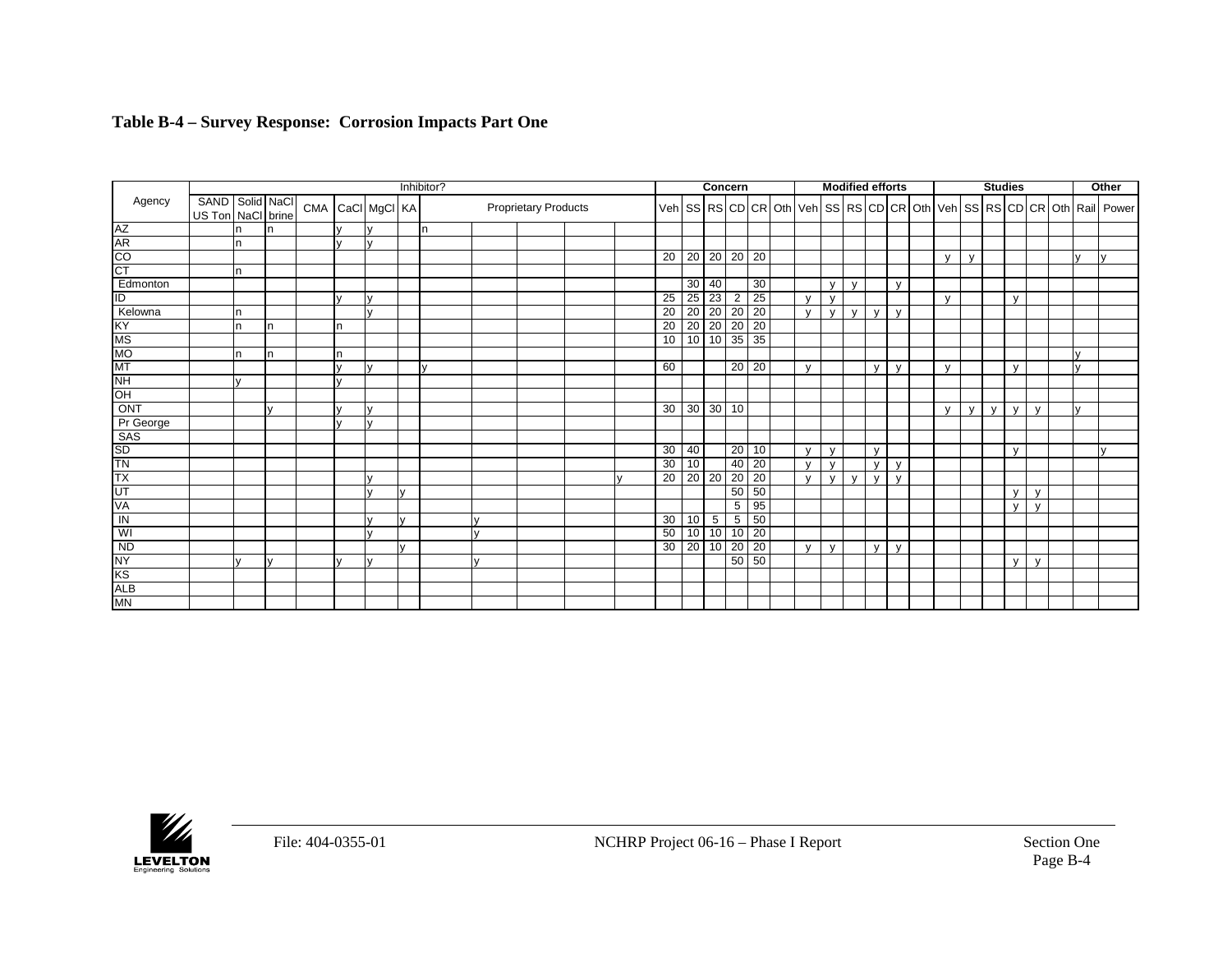|                                       |                 |                 |                 |                 | <b>Purchase Criteria Current</b> | <b>Purchase Criteria Proposed</b> |                 |                 |                |                 |                 |                 |                 |                        |                 |                 |                 |
|---------------------------------------|-----------------|-----------------|-----------------|-----------------|----------------------------------|-----------------------------------|-----------------|-----------------|----------------|-----------------|-----------------|-----------------|-----------------|------------------------|-----------------|-----------------|-----------------|
| Agency                                | Env             | Corr            | Exp             | <b>IPP</b>      | COU                              | S&H                               | Perf            | <b>Clim</b>     | Trad           | <b>Oth</b>      | lenv            | Corr            | $H$ exp         | $\overline{\text{PP}}$ | <b>ICOU</b>     | ls & H          | Perf            |
|                                       | 20              |                 |                 | 20              |                                  | 20                                | 20              | 20              |                |                 | 20              |                 |                 | 20                     |                 | 20              | 20              |
|                                       |                 | 25              |                 | 25              | 10 <sup>1</sup>                  | 15                                | 25              |                 |                |                 |                 | 25              |                 | $\overline{25}$        | 10              | 15              | 25              |
| AZ<br>AR<br>CO                        | 20              | 20              |                 | 20              |                                  | 20                                |                 | 20              |                |                 | 20              | 20              |                 | 20                     |                 | 20              |                 |
| СT                                    | $\overline{20}$ | 10              |                 | 15              | 20                               | 5 <sub>l</sub>                    | 15              |                 | 15             |                 | $\overline{20}$ | 10 <sup>1</sup> |                 | 15                     | $\overline{20}$ | 5 <sup>5</sup>  | 15              |
| Edmonton                              | 20              |                 |                 | 20              |                                  |                                   | 30              | 30              |                |                 | 30              |                 |                 | 20                     |                 |                 | 20              |
| ID                                    | 10              | 10              | 5               | 50              | 5 <sub>l</sub>                   | 5 <sub>l</sub>                    | 5               | 5 <sub>l</sub>  | 5 <sub>l</sub> |                 | 10              | 10 <sup>1</sup> | 5 <sub>l</sub>  | 50                     | 5               | 5               | $\overline{5}$  |
| Kelowna                               | 10              | 10              | 10 <sup>1</sup> | 25              | 15                               | 10                                | 10              | 10 <sup>1</sup> |                |                 | 10              | 10 <sup>1</sup> | 10 <sup>1</sup> | $\overline{25}$        | 15              | $\overline{10}$ | 10              |
|                                       |                 |                 |                 | 90              |                                  | 5 <sub>l</sub>                    | 5 <sup>5</sup>  |                 |                |                 |                 |                 |                 | $\overline{90}$        |                 | 5               | $\overline{5}$  |
| KY<br>MS<br>MO                        |                 | 10              |                 | 60              |                                  |                                   | 30              |                 |                |                 |                 | 10 <sup>1</sup> |                 | 60                     |                 |                 | 30              |
|                                       | 10              | 10              | 5               | 30              | 15                               | 15                                | 15              |                 |                |                 | 15              | 20              | 5 <sup>1</sup>  | 20                     | 10              | 15              | 15              |
| MT<br>NH                              | $\overline{20}$ | $\overline{20}$ | 20              | 10 <sup>1</sup> | 5 <sup>1</sup>                   | 5 <sub>l</sub>                    | 5 <sup>1</sup>  | 5 <sup>1</sup>  |                | 10 <sup>1</sup> | 20 <sup>1</sup> | 20              | 20              | 10 <sup>1</sup>        | 5               | 5 <sup>1</sup>  | $\overline{5}$  |
|                                       |                 |                 |                 | 40              | 20                               | 10 <sup>1</sup>                   |                 | 30              |                |                 |                 |                 |                 | 40                     | 20              | 10              |                 |
| OH                                    |                 |                 |                 |                 |                                  |                                   |                 |                 |                |                 |                 |                 |                 |                        |                 |                 |                 |
| ONT                                   |                 | 5 <sup>1</sup>  | $\overline{2}$  | 20              | 2 <sub>l</sub>                   |                                   | 45              | 25              |                |                 | $\overline{ }$  | 5 <sup>1</sup>  | $\overline{2}$  | 20                     | $\overline{2}$  |                 | 45              |
| Pr George                             |                 |                 |                 | 100             |                                  |                                   |                 |                 |                |                 |                 |                 |                 |                        |                 |                 |                 |
| <b>SAS</b>                            |                 |                 | 5               | 80              |                                  |                                   |                 | 5 <sup>1</sup>  | 10             |                 | 5               |                 | 10 <sup>1</sup> | 50                     |                 |                 |                 |
| SD<br>TN                              | 5 <sub>l</sub>  | 15              | 10 <sup>1</sup> | 15 <sup>1</sup> | <b>20</b>                        | 15 <sup>1</sup>                   | 10 <sup>1</sup> | 10 <sup>1</sup> |                |                 | 5               | 20              | 10 <sup>1</sup> | 15                     | $\overline{20}$ | 10 <sup>1</sup> | 10              |
|                                       | 5 <sub>l</sub>  | 20              |                 | 20              |                                  |                                   | 30              | 20              | 5 <sub>l</sub> |                 | 10 <sup>1</sup> | 20              |                 | 20                     |                 |                 | 30              |
| TX                                    | 15              | 15              | 10 <sup>1</sup> | 15              | 12                               | $6 \mid$                          | 15              | $\overline{12}$ |                |                 | 15              | 15              | 10 <sup>1</sup> | 15                     | 12              | 6 <sup>1</sup>  | 15              |
| $\frac{\overline{UT}}{\overline{VA}}$ |                 |                 |                 | 40              |                                  | 10                                | 30              | 10              | 10             |                 | $\overline{20}$ | 10 <sup>1</sup> |                 | 30                     |                 | 10              | $\overline{20}$ |
|                                       | 5 <sub>l</sub>  | 5 <sup>1</sup>  | 5               | 50              | 5 <sub>l</sub>                   | 5                                 | 20              | 5 <sup>1</sup>  |                |                 | 5               | 5 <sup>1</sup>  | 5 <sub>l</sub>  | 50                     | 5 <sup>5</sup>  | 5               | $\overline{20}$ |
|                                       | 5 <sub>l</sub>  | 5 <sup>1</sup>  | 5               | 60              | 10 <sup>1</sup>                  | 5                                 | 5               | 5 <sup>1</sup>  |                |                 | 5               |                 | 5 <sup>1</sup>  | 60                     | 10              | 5               | $\overline{5}$  |
| WI                                    |                 |                 |                 | 100             |                                  |                                   |                 |                 |                |                 |                 |                 |                 | 100                    |                 |                 |                 |
| $\frac{ND}{NY}$                       | 10              | 20              | 10 <sup>1</sup> | 10 <sup>1</sup> | 10 <sup>1</sup>                  | 10 <sup>1</sup>                   | 20              | 10 <sup>1</sup> |                |                 | 10 <sup>1</sup> | 20              | 10 <sup>1</sup> | 10 <sup>1</sup>        | 10 <sup>1</sup> | 10 <sup>1</sup> | 20              |
|                                       |                 |                 |                 |                 |                                  |                                   |                 |                 |                |                 |                 |                 |                 |                        |                 |                 |                 |
| KS                                    |                 | 10 <sup>1</sup> |                 | 30              |                                  | 20                                | 10              | 25              | 5 <sub>l</sub> |                 |                 | 10 <sup>1</sup> |                 | 30 <sup>1</sup>        |                 | 20              | 10              |
| <b>ALB</b>                            | 5 <sub>l</sub>  |                 |                 | 50              | 20                               | 20                                | 10              | 10              | 5 <sub>l</sub> |                 | 10              |                 |                 | 50                     | $\overline{20}$ | 10              | 10              |
| MN                                    | 10              | 10              | 5               | 10 <sup>1</sup> | 5 <sub>l</sub>                   | 10                                | 25              | 25              |                |                 |                 |                 |                 |                        |                 |                 |                 |
| AVERAGE                               | 11              | $\overline{13}$ | 8               | 39              | 12                               | 11                                | 18              | 15              | 8              | 10              | 13              | 14              | 8               | 35                     | 12              | 10              | $\overline{17}$ |
| <b>COUNT</b>                          | 17              | 17              | 12              | 26              | 15                               | 19                                | 21              | 19              |                |                 | 18              | 17              | 11              | 24                     | 14              | 18              | 20              |

### **Table B-5 – Survey Response: Corrosion Impacts Part Two**